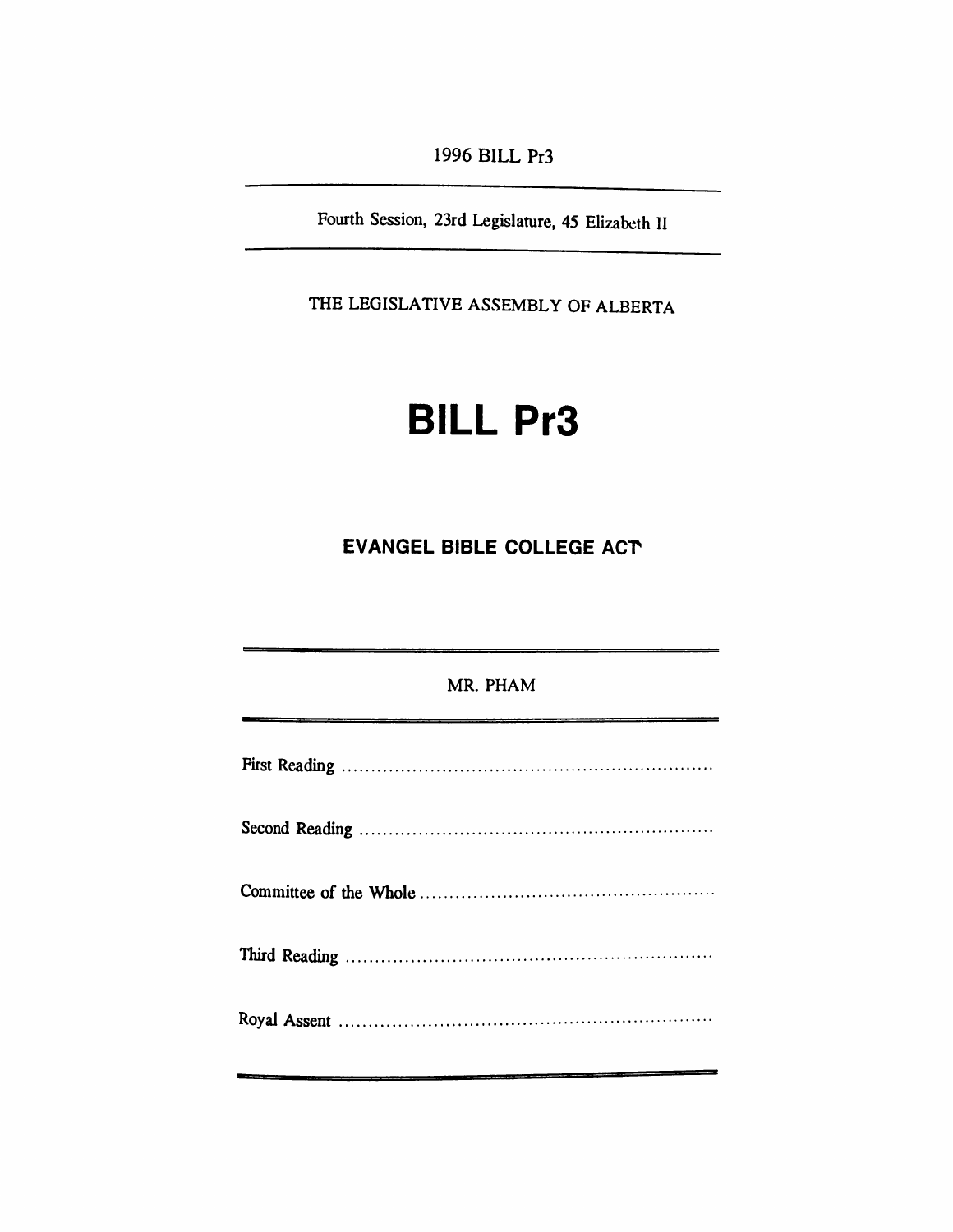*Bill Pr3 Mr. Pham*

## *BILL Pr3*

*1996*

## *EVANGEL BIBLE COLLEGE ACT*

*(Assented to , 1996)*

*WHEREAS Evangel Bible College proposes to carry on its endeavours together with other organizations who may from time to time agree to associate and cooperate with them under the name Evangel Bible College; and*

*WHEREAS a petition has been presented praying that it be enacted as hereinafter set forth and it is expedient to grant the prayer of the petition;*

*THEREFORE HER MAJESTY, by and with the advice and consent of the Legislative Assembly of Alberta, enacts as follows:*

*Definitions <sup>1</sup> In this Act*

- *(a) "Board" means the Board of Governors of the College;*
- *(b) "by-laws" means the by-laws of the College;*
- *(c) "College" means Evangel Bible College;*
- *(d) "property" includes real and personal property.*
- *Incorporation 2 Ron Leech, Don Mathieson, Jerome Lajuenesse and Karen Leech, all of the City of Calgary, and such other persons as are from time to time appointed to be members of the Board are*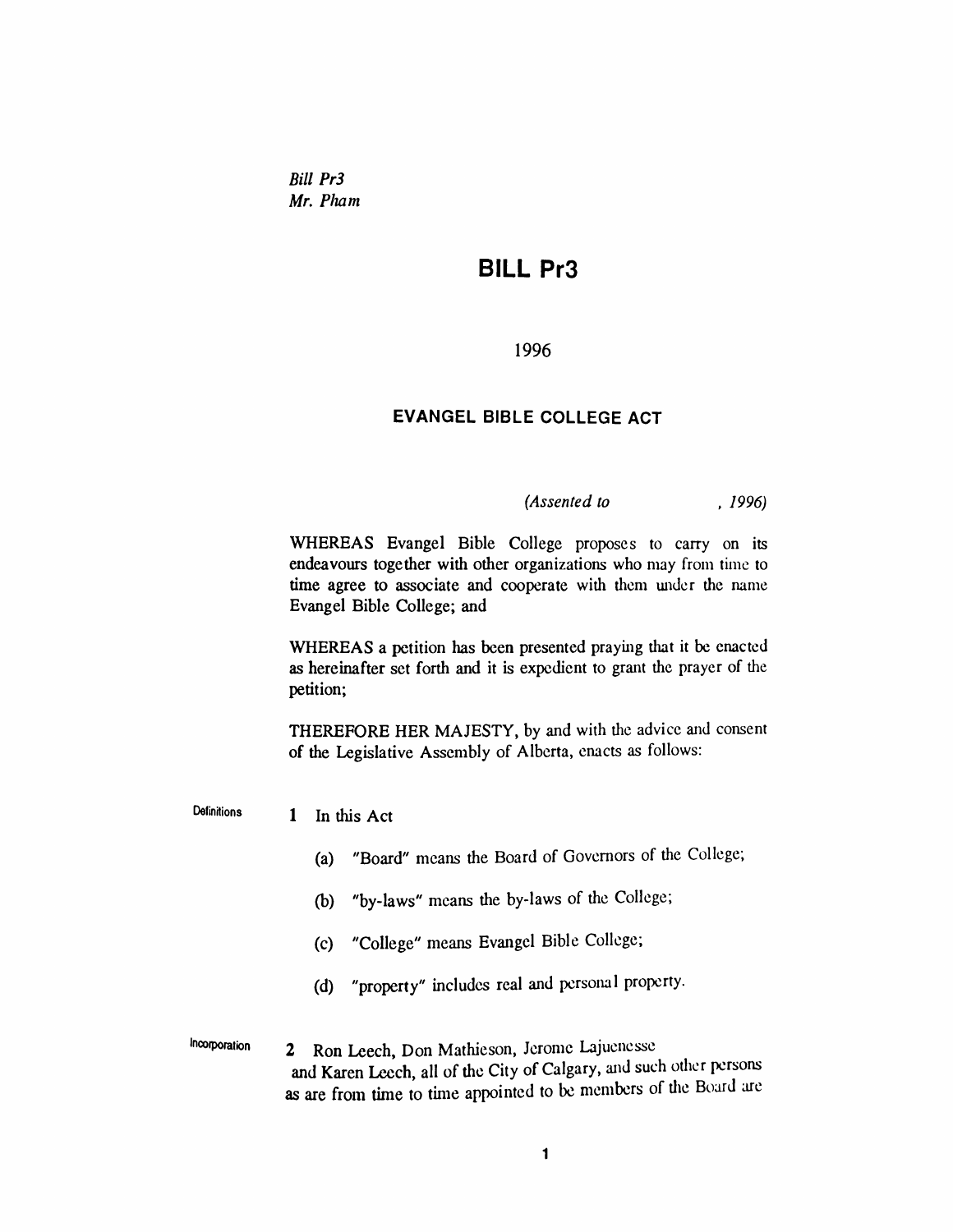|                           | hereby incorporated under the name of "Evangel Bible College". |                                                                                                                                                                                                                                                |  |  |
|---------------------------|----------------------------------------------------------------|------------------------------------------------------------------------------------------------------------------------------------------------------------------------------------------------------------------------------------------------|--|--|
| Objects                   | 3 <sup>1</sup>                                                 | The objects of the College are:                                                                                                                                                                                                                |  |  |
|                           | (a)                                                            | to establish, maintain, conduct and support an educational<br>institution for secondary and post-secondary Christian<br>education in such fields as the Board may from time to<br>time determine;                                              |  |  |
|                           | (b)                                                            | to provide training for those preparing for work in the<br>ministry of the Christian church;                                                                                                                                                   |  |  |
|                           | (c)                                                            | to promote the advancement of learning and the<br>dissemination of knowledge, whether theoretical or<br>practical, in the field of religious and other related studies;                                                                        |  |  |
|                           | (d)                                                            | to further the intellectual, spiritual, moral, physical, social<br>and cultural development of, as well as a community spirit<br>among, its students, graduates, faculty and staff;                                                            |  |  |
|                           | (e)                                                            | to conduct in-service and continuing education programs,<br>workshops, institutes and other specialized educational<br>programs which may be considered by the Board to be<br>conducive to the attainment of the objectives of the<br>College; |  |  |
|                           | $\left( f\right)$                                              | into association with other<br>to cooperate<br>or<br>enter<br>organizations<br>having objectives and characteristics<br>considered by the Board to be compatible with and<br>conducive to the advancement of those of the College;             |  |  |
|                           | (g)                                                            | to promote the betterment of society by the promulgation<br>of the Gospel of Jesus Christ.                                                                                                                                                     |  |  |
| Stock and<br>remuneration | 4(1)                                                           | The College is not organized for the purpose of pecuniary<br>profit and shall have no capital stock.                                                                                                                                           |  |  |
|                           |                                                                | (2) No member of the College or of the Board is liable for the debts<br>or other obligations of the College.                                                                                                                                   |  |  |

*(3) All incomes and properties of the College shall be applied toward the furtherance of the objects of the College, and no portion of such income or property shall be paid, transferred or made*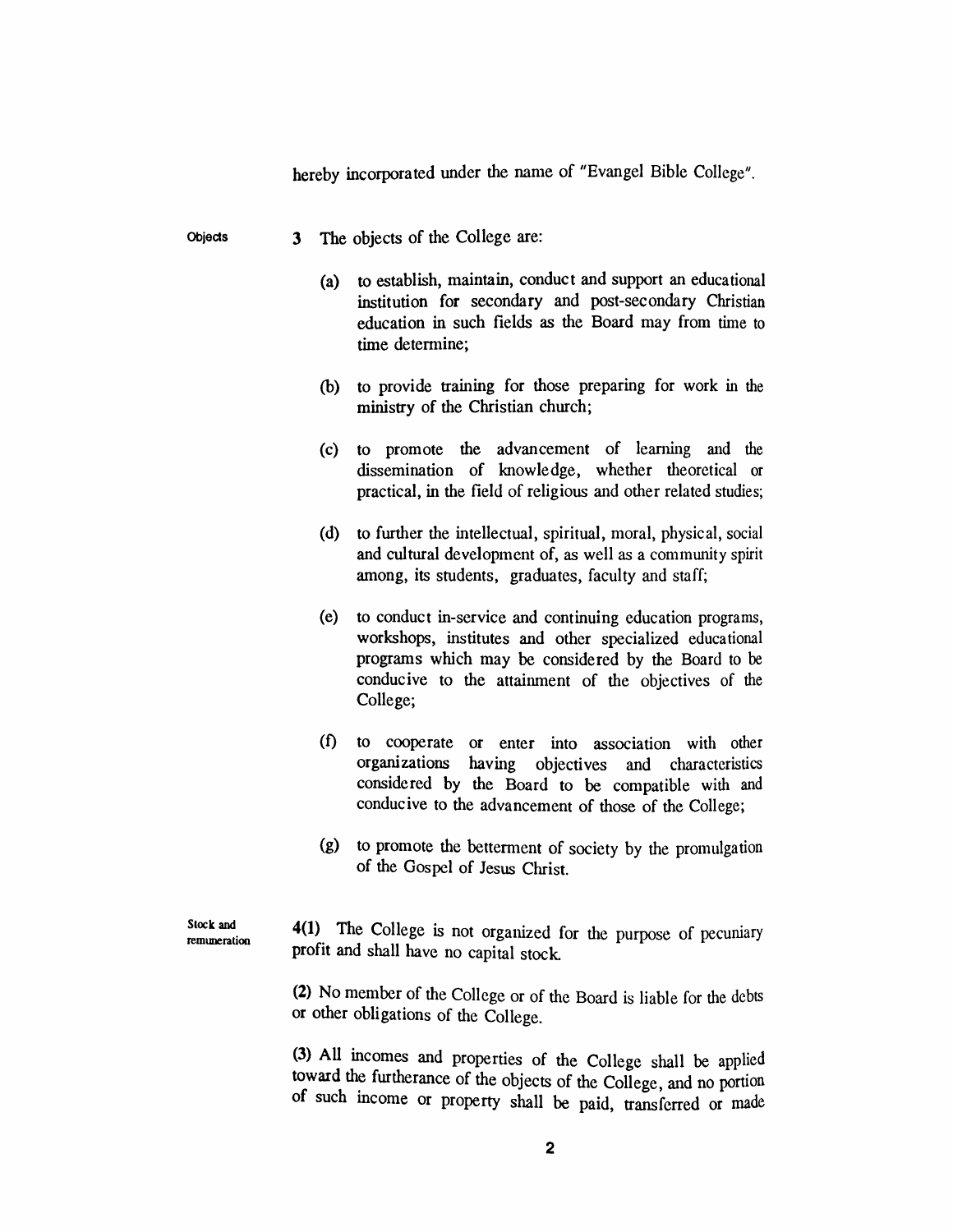*available directly or indirectly for the personal benefit of any member from time to time of the Board, except*

- *(a) reasonable salary and other benefits which may be paid to one or more members of the Board who also may be an employee of, or an independent contractor providing services to, the College, provided such payments are made in respect of his or her services as such employee or independent contractor;*
- *(b) reimbursement to members of the Board of reasonable outof-pocket expenses which may be incurred in their attendance at meetings of, and their conduct of the business or activities of, the College and the Board.*

*(4) If upon the winding-up or dissolution of the College there remains, after satisfaction of all its debts, liabilities and obligations, any properties or assets whatsoever, the same shall not be paid or distributed generally among the members of the Board, but shall be paid or transferred to the organization or organizations referred to in section 10.*

*Powers of the College 5(1) The College has all the powers, privileges and immunities vested by law in a corporation by the laws of tire Province of Alberta and more particularly, but without limiting the generality of the foregoing, the College may*

- *(a) establish and conduct a Christian college to afford instruction in the Bible, theology, education, arts and such other fields as the Board may from time to time determine;*
- *(b) establish, maintain and operate one or more colleges, schools or training centres;*
- *(c) cooperate or associate with any other person for the establishment and provision of programs, services and facilities;*
- *(d) undertake and support research and education related to the objects of the College;*
- *(e) provide financial and other assistance to charitable organizations that have objects similar to that of the College or that engage in activities to those in which the*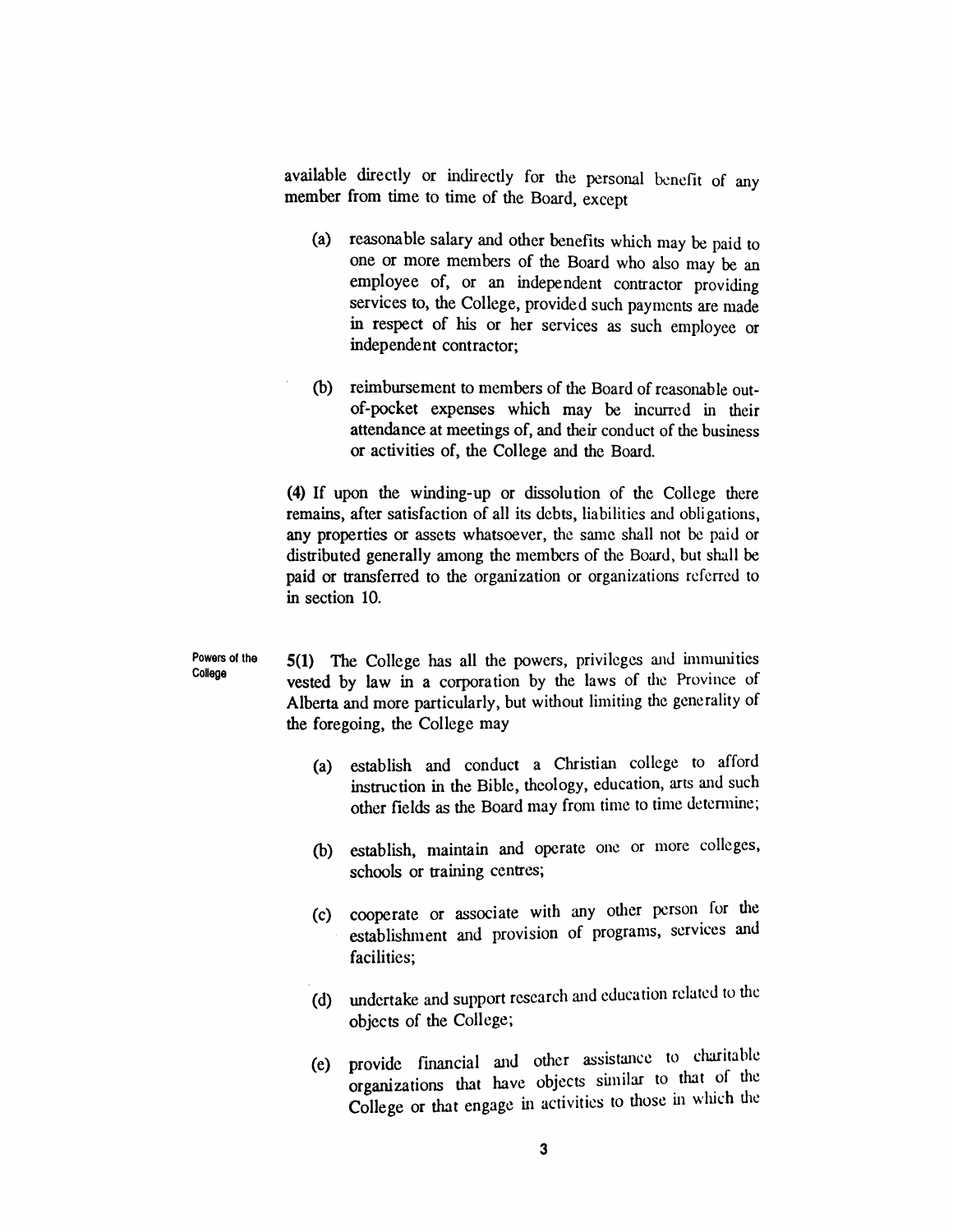*College engages or has engaged;*

- *(f) solicit, receive and hold gifts upon any trusts or conditions acceptable to the Board and administer gifts in accordance with any such terms and conditions;*
- *(g) publish, produce and distribute books, pamphlets, films and other productions or media that relate to any matter pertaining to the objects of the College;*
- *(h) acquire, hold and alienate any estate or interest in real or personal property;*
- *(i) borrow money and give security for it;*
- *(j) draw, make, accept, endorse, execute or issue promissory notes, bills of exchange and other negotiable instruments;*
- *(k) subject to the by-laws, invest in any manner it thinks fit the funds of the College that are not from time to time required for expenditure;*
- *(l) lend its funds or guarantee the payment of debt;*
- *(m) make such banking arrangements as are necessary for the purpose of its business and affairs;*
- *(n) subject to the by-laws, form or establish one or more subsidiary foundations or organizations whose purpose is to assist the college in achieving its objects.*
- *Diplomas and degrees 6 The College may, upon recommendation of its faculty, confer upon graduates of the courses of study provided by the College*
	- *(a) diplomas or certificates;*
	- *(b) degrees in divinity.*
- *Head Office 7 The head office of the College shall be located in Alberta at the place specified in the by-laws.*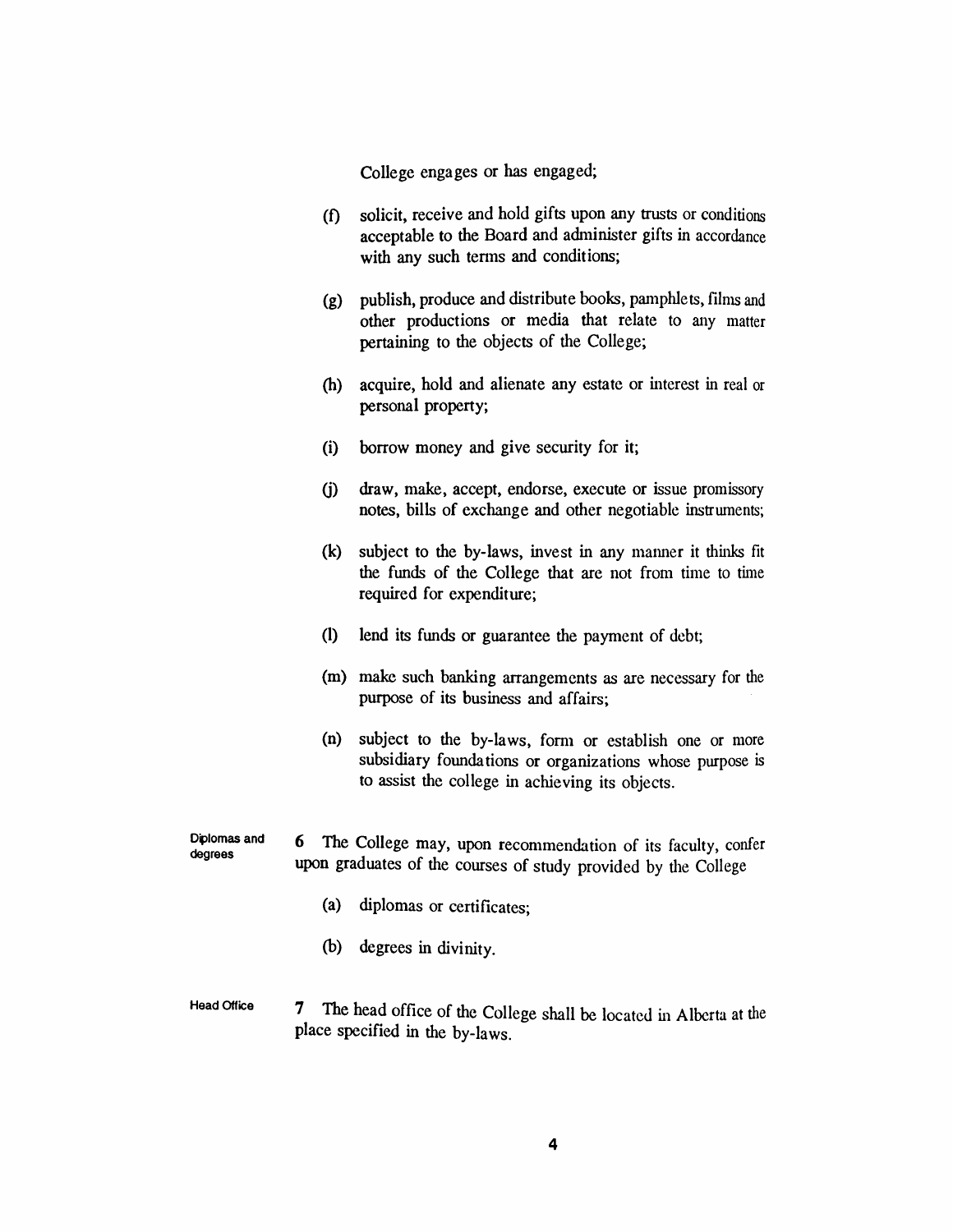*Board of Governors 8(1) The business and affairs of the College shall be managed by a Board of Governors.*

> *(2) The first members of the Board shall be those persons named in section 2 who shall hold office until their successors are appointed at a meeting of the Board for that purpose, at which a new Board shall be elected by the members of the College in accordance with the by-laws.*

> *(3) Subject to the by-laws, the Board may exercise its powers by resolution.*

- *By-laws 9 The Board may make by-laws respecting:*
	- *(a) the number of persons to constitute the Board from time to time;*
	- *(b) the election or appointment of the members of the Board and of the officers of the Board and their respective rights, powers, privileges and duties, including, without limitation, the stipulation of such restrictions upon the ability of paid officers or employees of the College to act as voting members of the Board as may be considered appropriate;*
	- *(c) the suspension and removal of members of the Board and of officers of the Board;*
	- *(d) the calling of meetings of the Board and of its committees and the conduct of business at those meetings;*
	- *(e) the plurality of the Board which may be required to pass a special resolution, and delineating any matters in respect of which a special resolution rather than an ordinary resolution of the Board may be required, provided that the approval of any such by-law provisions, and any amendment of them, shall itself require approval by a special resolution of the same stipulated plurality of the Board;*
	- *(f) the establishment ofstanding and special committees of the Board and their responsibilities;*
	- *(g) without in any way limiting the generality of the foregoing, the appointment of an executive committee of the Board*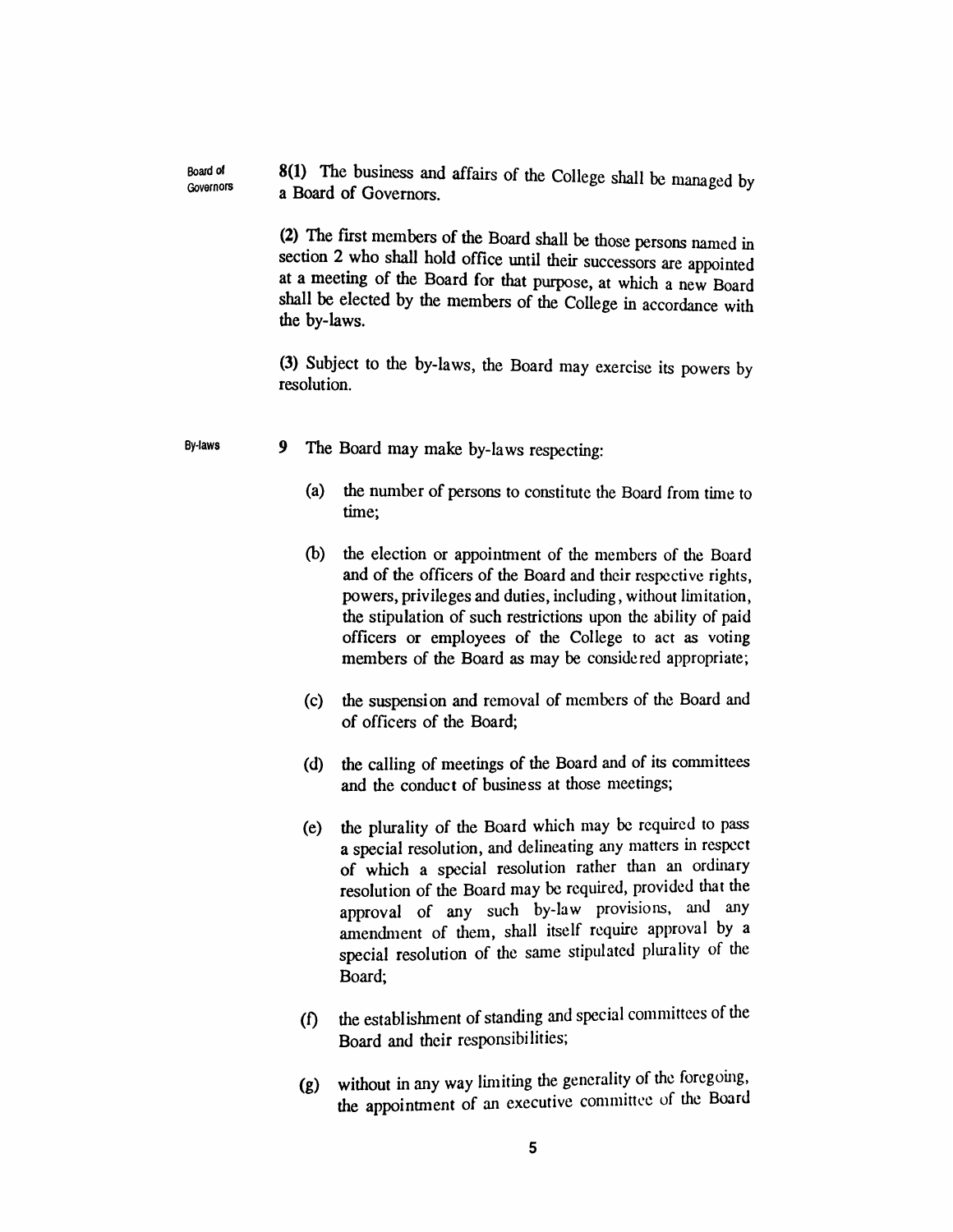*and delegation to that committee of any of the powers or duties of the Board other than the power to make by-laws;*

- *(h) the establishment of the offices of the College, the appointment of persons to those offices, and the manner of specification of their duties, delegation of their powers, and fixing of their salaries and other benefits;*
- *(i) the appointment and removal of the auditor of the College;*
- *(j) any restriction on the activities in which the College may engage;*
- *(k) subject to section 7, the location of the head office of the College;*
- *(l) the regulation of the investment of the funds of the College pursuant to section 5(k);*
- *(m) the transfer of the remaining property of the College in the course of winding-up of the College to*
	- *(i) one or more organizations, whether incorporated or not, with objects similar to that of the College or that engage in activities similar to those in which the College had engaged at any time prior to the commencement of the winding-up proceedings, or*
	- *(ii) a foundation or other charitable organization, whether incorporated or not, either by way of gift or in trust such charitable purposes as are specified in the bylaws;*
- *(n) the regulation of the operations and affairs of the College.*
- *Winding-up 10 Notwithstanding anything in the Business Corporations Act, in the event of the winding-up of the College*
	- *(a) if the by-laws referred to in section 9 provide for the transfer of the property of the College upon the winding-up of the College, the liquidator shall transfer any remaining property of the College to the organization or organizations specified in the by-laws, in accordance with the by-laws,*